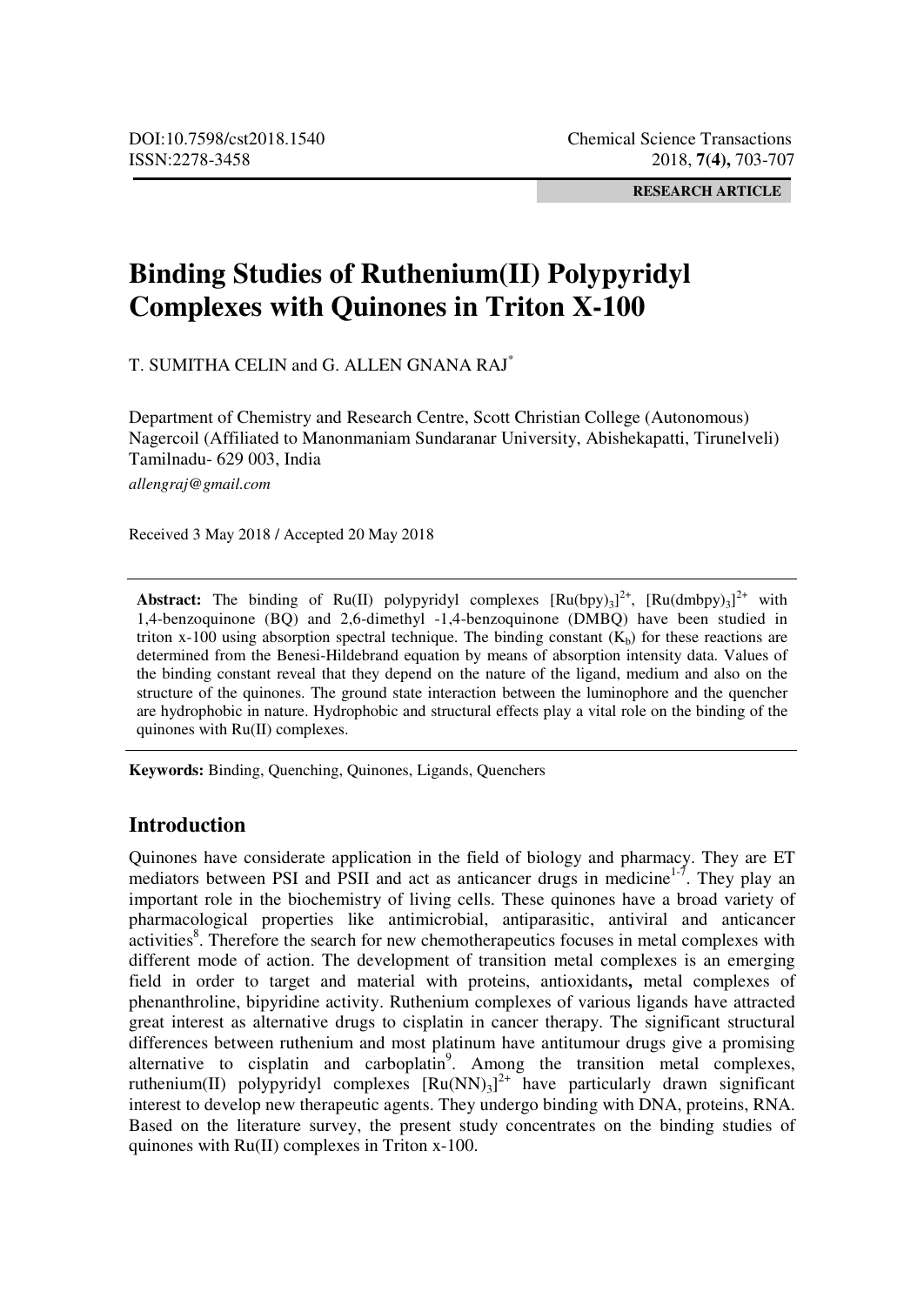The Ru(II) complexes have been used as probes in micellar medium and the properties vary with the nature of surfactant and the concentration. Ru(II) polypyridyl complexes have been designed with hydrophobic ligands and thus they provides an opportunity to bind to the initial interfacial region in micro heterogeneous systems. These aqueous micelle-bound catalytic systems are attractive alternatives to highly toxic, expensive organic solvents and precursors to future designs of surfactant assemblies that may include redox reactions in biological membranes. These organized micellar media can promote ET from electron donor to acceptor by concentrating them.

## **Experimental**

 $RuCl<sub>3</sub>,3H<sub>2</sub>O$ , ligands (2,2'-bipyridine (bpy), 4,4'-dimethyl-2,2'-bipyridine (dmbpy), 4,4'-ditertiary butyl -2,2'-bipyridine (dtbpy)) and the quinones (1,4-benzoquinone (BQ), 2,6-dimethyl-1,4-benzoquinone (DMBQ)) were procured from Sigma -Aldrich. The double distilled deionized water was used for the binding studies. The three  $[Ru(NN)_3]^{2+}$  complexes {where NN=2,2'-bipyridine (bpy), 4,4'-dimethyl-2,2'-bipyridine (dmbpy), 4,4'-ditertiary butyl-, 2'-bipyridine (dtbpy)] were synthesized by reacting  $RuCl<sub>3</sub>, H<sub>2</sub>O$  with the corresponding ligands by the known procedures $10-11$ .

 Absorption spectral measurements were carried out using SYSTRONICS double beam spectrophotometer 2203. Quartz cuvettes with a path length of 1 cm were used throughout. The emission intensity measurements were recorded using JASCO/FP-8600 spectrofluorometer with a 1cm path length quartz cell, equipped with a 150W Xenon source, a red sensitive photomultiplier tube. The binding of  $[Ru(NN)_3]^{2+}$  complexes with various concentration  $(4\times10^{-6}$  M - 2.8×10<sup>-7</sup> M) of BQ, MBQ, DMBQ have been studied by absorption spectral technique. All the sample solutions were freshly prepared. The binding constant  $(k_b)$  of the Ru(II) complexes with quinones were determined from the Benesi-Hildebrand equation using the absorption intensity data.

$$
\frac{1}{\Delta A} = \frac{1}{k_b} \Delta \in \mathcal{E}[H] + \frac{1}{\Delta \mathcal{E}}[Q]
$$
 (1)

 Where ∆A is the change in absorption of the complex with different concentrations ([Q]) of the quinones. The plots of  $1/\Delta A$  *verses*  $1/[Q]$  gives a straight line. The binding constant  $k<sub>b</sub>$  is got from the ratio of *Y*- intercept to the slope of the straight line.

# **Results and Discussion**

The structure of the ligands and the quinones used in the presence study are shown in Figure 1. The photophysical properties like absorption and emission spectral data and excited state lifetimes of  $[Ru(NN)_3]^{2+}$  complexes in aqueous and triton x-100 are given in Table 1. The photophysical properties of the  $[Ru(NN)_3]^{2+}$  complexes change from homogeneous to micro heterogeneous medium.

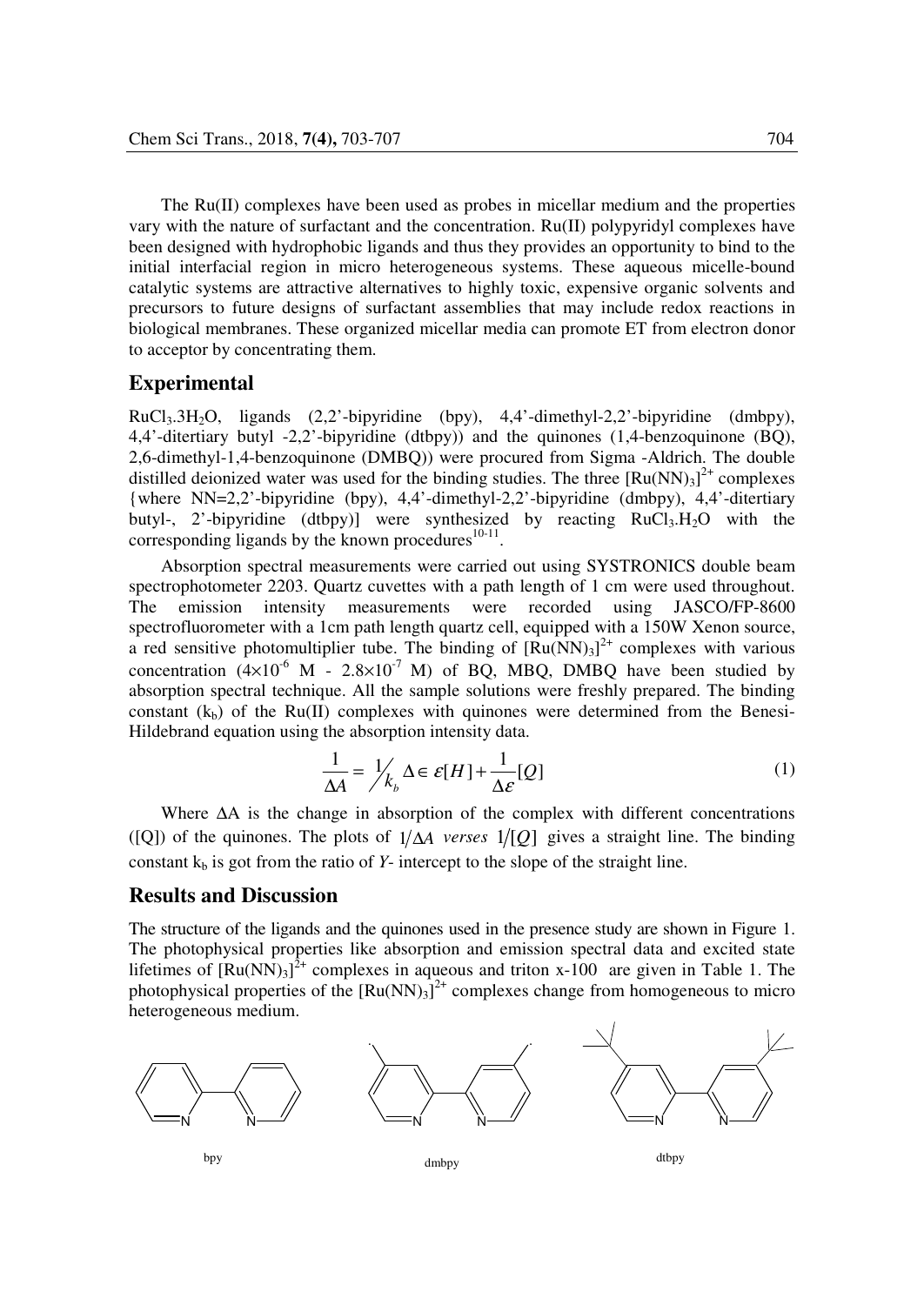

**Figure. 1** Structure of ligands and quenchers

**Table 1.** Absorption, emission spectral data and excited state lifetime of  $[Ru(NN)<sub>3</sub>]^{2+}$ complexes in aqueous and triton  $x-100^{12}$ 

| Complex                                                   | Absorption  |         | Emission    |         | <b>Excited</b> state |         |
|-----------------------------------------------------------|-------------|---------|-------------|---------|----------------------|---------|
|                                                           | maximum, nm |         | maximum, nm |         | lifetime (ns)        |         |
|                                                           | aqueous     | Triton  | aqueous     | Triton  | aqueous              | Triton  |
|                                                           |             | $x-100$ |             | $x-100$ |                      | $x-100$ |
| $[Ru(bpy)3]2+$<br>[Ru(dmbpy) <sub>3</sub> ] <sup>2+</sup> | 448         | 451     | 595         | 595     | 614                  | 600     |
|                                                           | 458         | 458     | 604         | 615     | 380                  | 360     |
| $\left[\text{Ru(dtbpy)}_{3}\right]^{2+}$                  | 457         | 465     | 610         | 617     | 510                  | 654     |

The absorption spectral studies of the  $[Ru(NN)_3]^{2+}$  complexes show a slight increase in the MLCT absorption maximum with incremental addition of the quinones. This mediate the formation of ground state complex (Figure 2). The binding constant  $(k_b)$  of  $[Ru(NN)<sub>3</sub>]^{2+}$ complexes with the quinones calculated from the Benesi-Hildebrand plot (Figure 3) for the absorption spectral date and emission spectral data in triton x-100 medium is given in Table 2. The  $k_b$  values obtained for the quinones with  $[Ru(NN)_3]^{2+}$  are in the complexes order of  $10^3$  to  $10^4$ .



**Figure 2.** Absorption spectrum of  $[Ru(bpy)_3]^2$  with incremental concentration of 1,4-benzoquinone in triton x-100.

**Table 2.** Binding constant,  $k_b$   $[M^{-1}]$  from absorption and emission data for the quinones with  $[Ru(NN)<sub>3</sub>]$ <sup>2+</sup> in Triton x-100

|                                          |                      | Absorption data    | Emission date |                               |  |
|------------------------------------------|----------------------|--------------------|---------------|-------------------------------|--|
| Complex                                  | BО                   | DMBO               | BО            | <b>DMBO</b>                   |  |
| $[Ru(bpy)3]2+$                           | $5.59x10^{4}$        | $9.13x10^{4}$      | $3.42x10^{4}$ | $3.47x10^{4}$                 |  |
| $\left[\text{Ru(dmbpy)}_{3}\right]^{2+}$ | $6.35 \times 10^{4}$ | $7.11 \times 10^4$ | $1.8x10^{4}$  | 1.96 $\times$ 10 <sup>4</sup> |  |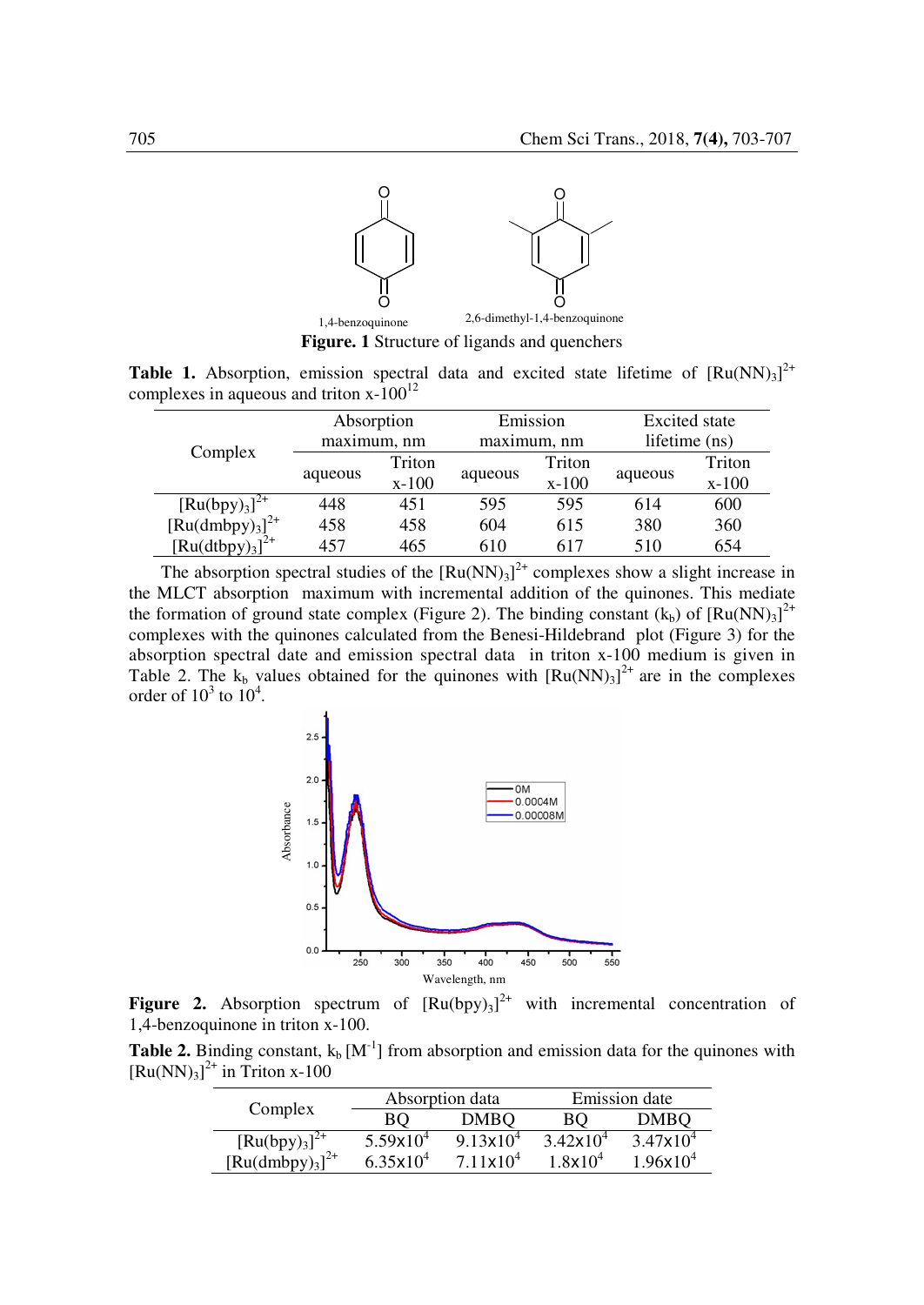

**Figure 3.** Benesi-Hildebrand plot on MLCT absorption of  $[Ru(bpy)_3]^2$  complex with incremental addition of BMBQ in triton x-100 medium

 The addition of the neutral surfactant triton x-100 resulted in the red shift to the tune of 3-8 nm for the absorption maximum. The ground state interaction between uinines and the bipyridyl rings of the luminophore are hydrophobic or  $\pi$ -stacking in nature. Binding becomes stronger due to  $\pi$ - $\pi$  stacking interaction. The hydrophobicity increases from  $[Ru(bpy)_3]^2$ <sup>+</sup> to  $[Ru(dtbpy)_3]^2$ <sup>+</sup>. It is due to the presence of bulky alkyl to substituted ligands.  $K_b$  value increases with the increase in hydrophobicity. This result shows that  $k_b$  values are sensitive to the hydrophobic nature of the ligands.

It is seen that  $K_b$  values increases when the substituent in the 1,4-benzoquinone is changed. On moving from BQ to DMBQ, the size increases. The  $k_b$  value also shows an increase. This result shows that  $k_b$  is value is also sensitive to the structure of the uinines. Thus we find the  $k_b$  values are sensitive to the nature of the ligand, medium and structure of the quenches 1,4-benzoquinone and 2,6-dimethyl-1,4-benzoquinone.

## **Conclusion**

The binding of 1,4-benzoquinone and 2,6-dimethyl-1,4-benzoquinone with  $[Ru(NN)<sub>3</sub>]^{2+}$ complexes in triton  $x-100$  has been studied by absorption spectral techniques. The  $k_b$  values of the  $[Ru(NN)<sub>3</sub>]<sup>2+</sup>$  complexes with 1,4-benzoquinone and 2,6-dimethyl-1, 4-benzoquinone are determined from the Benesi-Hildebrand plot. The  $k_b$  values depend on the nature of the ligand medium as well as the structure of uinines. 2,6-dimethyl-1,4-benzoquinone shows high binding constant compared to 1,4-benzoquinone. This may be attributed due to the structural change. The study confirms the structural effects, hydrophobicity as well as the effect of medium on the binding of uinines with  $\text{[Ru(NN)}_3\text{]}^{2+}$ .

## **References**

- 1. Paulpandian Muthu Mareeswaran, Eswaran Rajkumar, Veerasamy Sathish and Seenivasan Rajagopal, *Luminescence*, 2013, **26(2)**, 754-761; DOI:10.1002/bio.2617
- 2. Gomer H, *J Photochem Photobiol B Biol*., **2007, 88(2-3)**, 83-89; DOI:10.1016/j.jphotobiol.2007.05.003